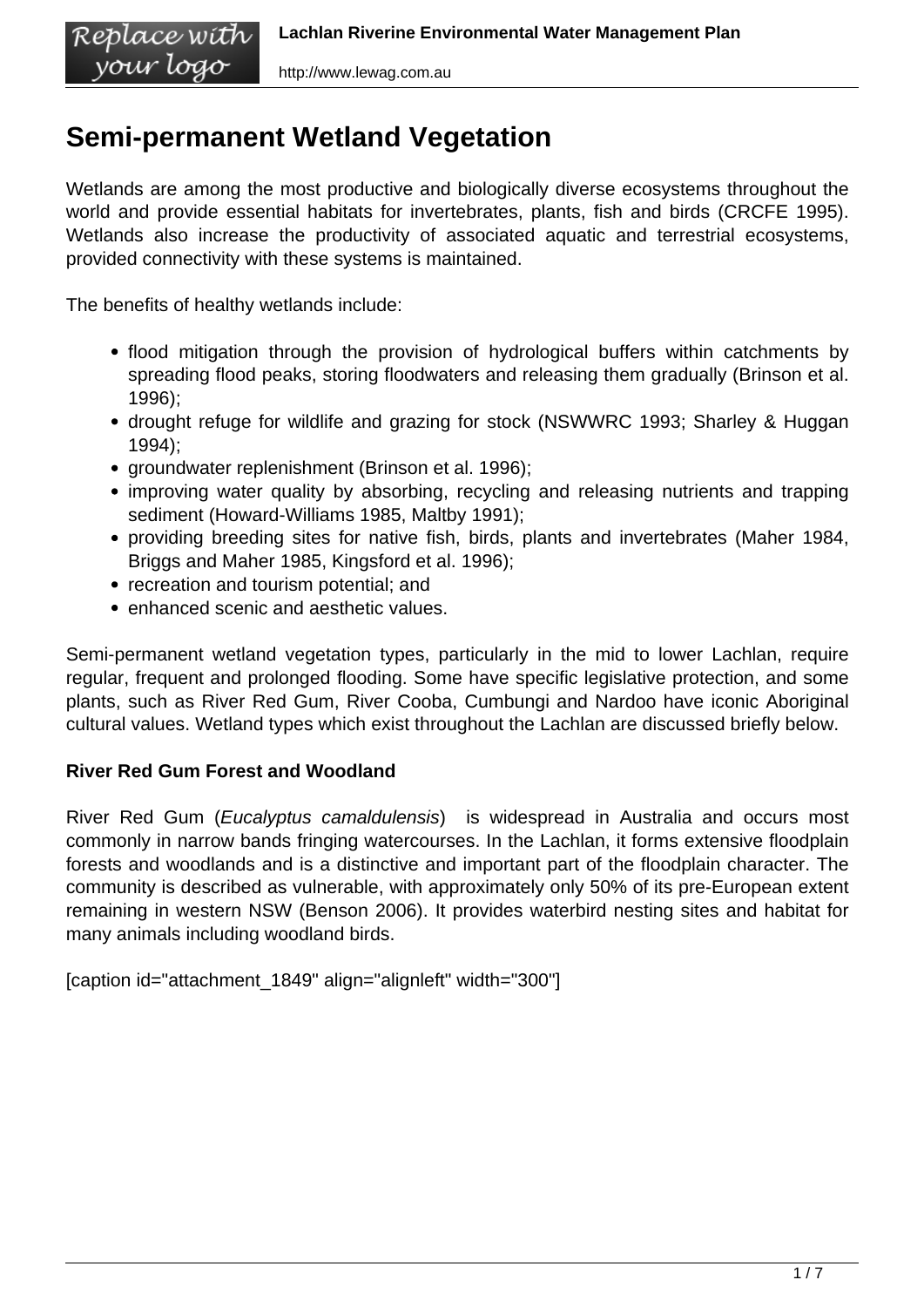

Satellite imagery of River Red Gum forest located in Murrumbidgil Swamp, lower Lachlan Catchment (Image: Lisa Thurtell and Paul Packard, OEH)[/caption]

By 2010, a large percentage of River Red Gums previously identified as stressed in the lower Lachlan had died. A study on the effect of river regulation on River Red Gums on the Booligal Wetlands indicated that there had also been a significant decline in River Red Gum populations in that area as a result of river regulation. The nature of some areas of woodland and forest is changing, with an increase in the area of understorey species suited to drier conditions, such as dryland grasses and chenopods. One indicator of changing flow regime in parts of the lower Lachlan is the colonisation of some areas of River Red Gum woodland by dryland species, including saltbush. General water requirements of River Red Gum forest and woodland includes inundation in winter, spring or summer every one to two years, lasting a minimum of between four and seven months, but no longer than 24 months. Complete soil drying between flood cycles is important (Roberts and Marston 2000).

## **Common Reed Grassland**

[caption id="attachment\_1853" align="alignright" width="300"]



Plant survey in the Reed Bed 19 February 2013 (Image: Joanne Lenehan, LLS, 19 February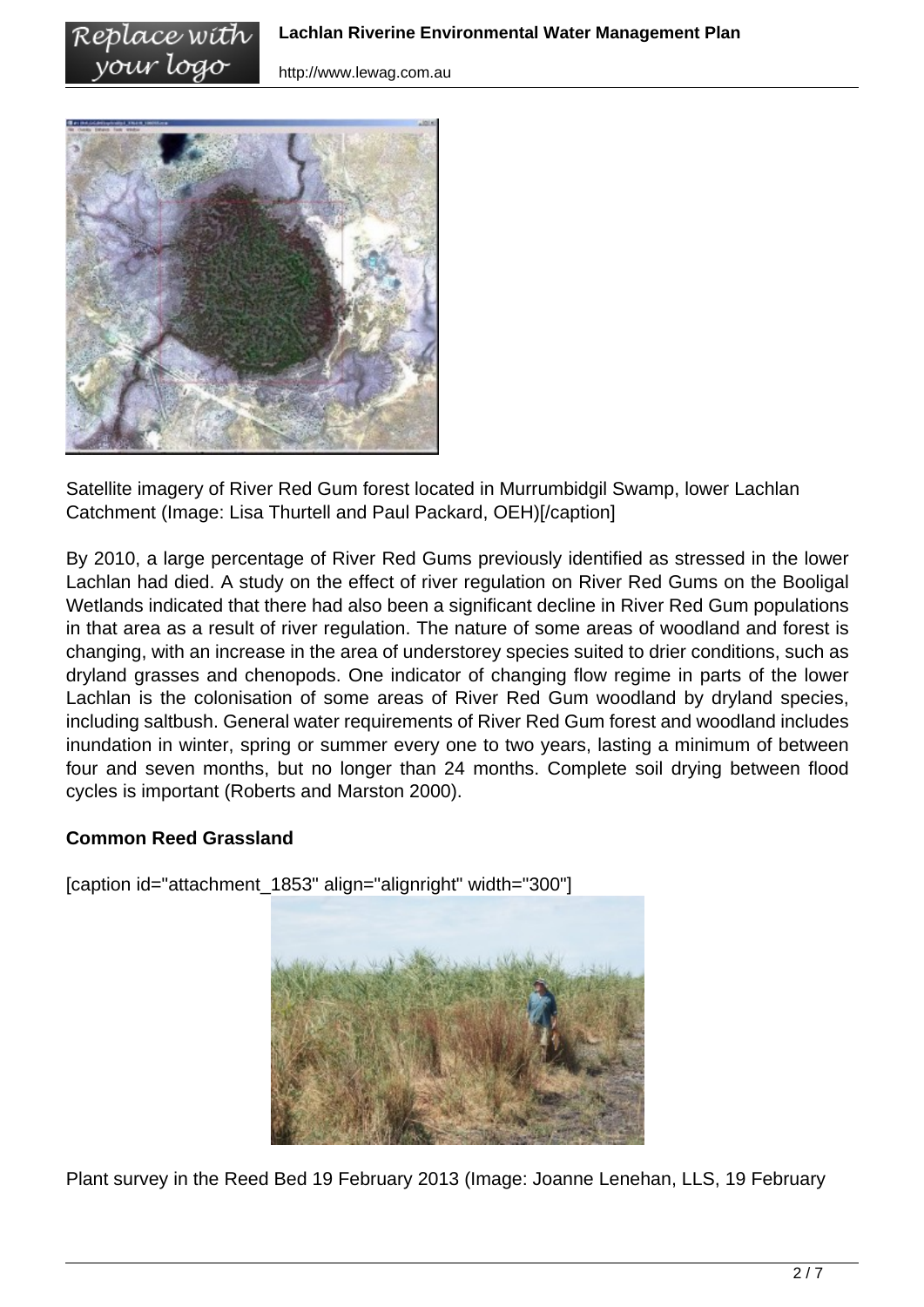# 2013)[/caption]

Extensive stands of Common Reed (Phragmites australis 'reedbeds') are a distinctive part of the character of the Great Cumbung Swamp, which provides a wide range of habitats and is a major drought refuge. The area of common reed in the Cumbung is approximately 4000 ha. Common reed tolerates a range of flood frequencies from permanent inundation to infrequent flooding. To maintain vigour flooding is required at least every one in five years (Roberts and Marston 2000).

[caption id="attachment\_1854" align="alignright" width="300"]



Close-up photograph of Common Reed (Phragmites australis), Reed Bed, Great Cumbung Swamp (Image: Joanne Lenehan, LLS, 19 February 2013)[/caption]

Germination and seedling requirements for Common Reed are largely unknown but seed germination is better in moist rather than waterlogged conditions. Vegetative regeneration from stem and rhizome fragments may be important. If large stands are lost they could be difficult to restore and this maybe a critical factor for the Cumbung, as Common Reed is important habitat for many waterbirds and provides nest platforms for large breeding colonies of ibis.

## **Water Couch Grassland**

Water Couch (Paspalum distichum) marsh is an important wetland community in the lower Lachlan. Water Couch needs wet or moist soil conditions for 75% of the year, although it can tolerate dry periods of up to three years (Roberts and Marston 2000). Flooding can be continuous for four to six months, or more, or can come in two or three separate events. Water Couch can recover from a one to three year dry spell, but cannot tolerate extended or frequently repeated dry periods, however spring and summer flooding is important. During the drought, most areas of water couch in the Lachlan were not receiving the flows they needed, and some areas did not received any flows at all from 2000 to 2010. Water Couch is a prolific seeder but there is some evidence that it regenerates more successfully from fragments or buried nodes. If this is the case, the loss of water couch from large areas may mean it cannot quickly recover, as its regeneration is dependent on the presence of mature, healthy plants with trailing stems. It does not tolerate grazing well when water stressed or persistent grazing when under water. However, recent research suggests that under suitable flow conditions, grazing is a factor in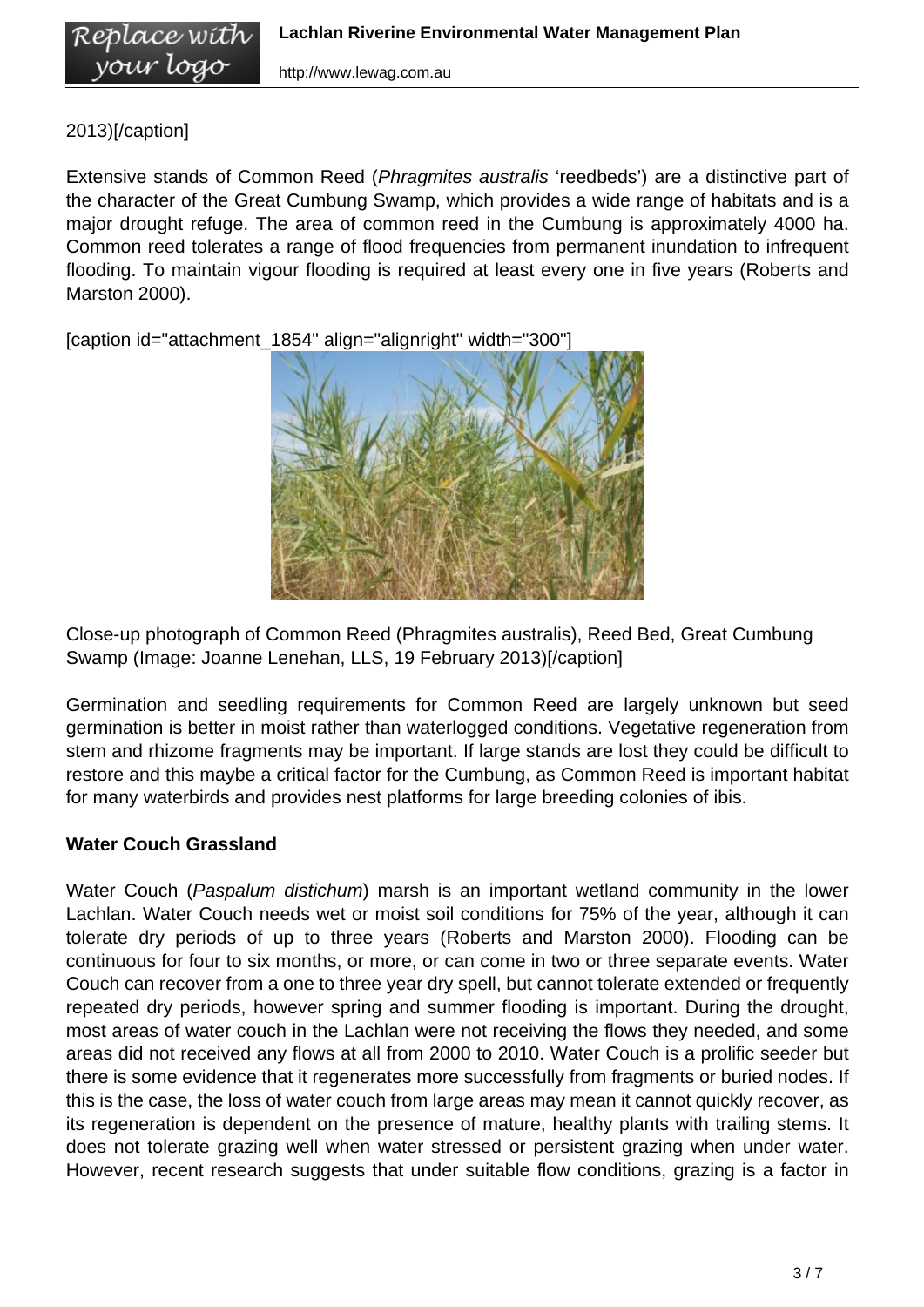maintaining the dominance of water couch in grassy wetland communities (Wilson et al. 2008).

## **Lignum Shrubland**

Replace with vour logo

[caption id="attachment\_1858" align="alignright" width="300"]



Ibis breeding in Lignum on 'Booligal Station' in 2010 (Image: Lisa Thurtell, OEH, 2010)[/caption]

Lignum (Muehlenbeckia florulenta) requires an average flood frequency of one in three to seven years with average duration of three to 12 months (Davis et al 2001). Optimal flood timing for growth and recruitment is probably spring and summer. Surface soil drying between flood cycles is important to maintain healthy Lignum. The water requirements to regenerate Lignum are not well known but field observations suggest summer flooding with inundation lasting for several months is required to allow seedling establishment (Roberts and Marston 2000). Lignum occurs throughout the mid to lower Lachlan as an understorey plant but forms shrublands in many areas. It provides valuable waterbird breeding habitat especially for ibis and is listed as a vulnerable community in NSW. The photo to the right shows ibis, in Merrimajeel Creek, utilising Lignum for breeding purposes.

#### **Black Box Woodlands**

Black Box (Eucalyptus largiflorens) woodland is considered by Benson (2006) to be a vulnerable plant community in NSW. There has been decline in its distribution due mostly to clearing for agriculture. Black Box woodland is found on flat to slightly undulating landscapes on alluvial soils within rainfall ranges of between 250 to 450 mm a year. In most areas, Black Box woodland is bordered by River Red Gum or grassland ecosystems. It is characterised by a dense to sparse canopy, usually 15–20 m tall, over a understory of small to medium-sized saltbushes, and short-lived herbs and grasses, with occasional patches of Lignum. Black Box requires summer flooding for regeneration. Black Box occurs most commonly in the ephemeral wetland vegetation zone in the Lachlan, including the Lachlan and the Great Cumbung swamps.

#### **River Cooba Scrub**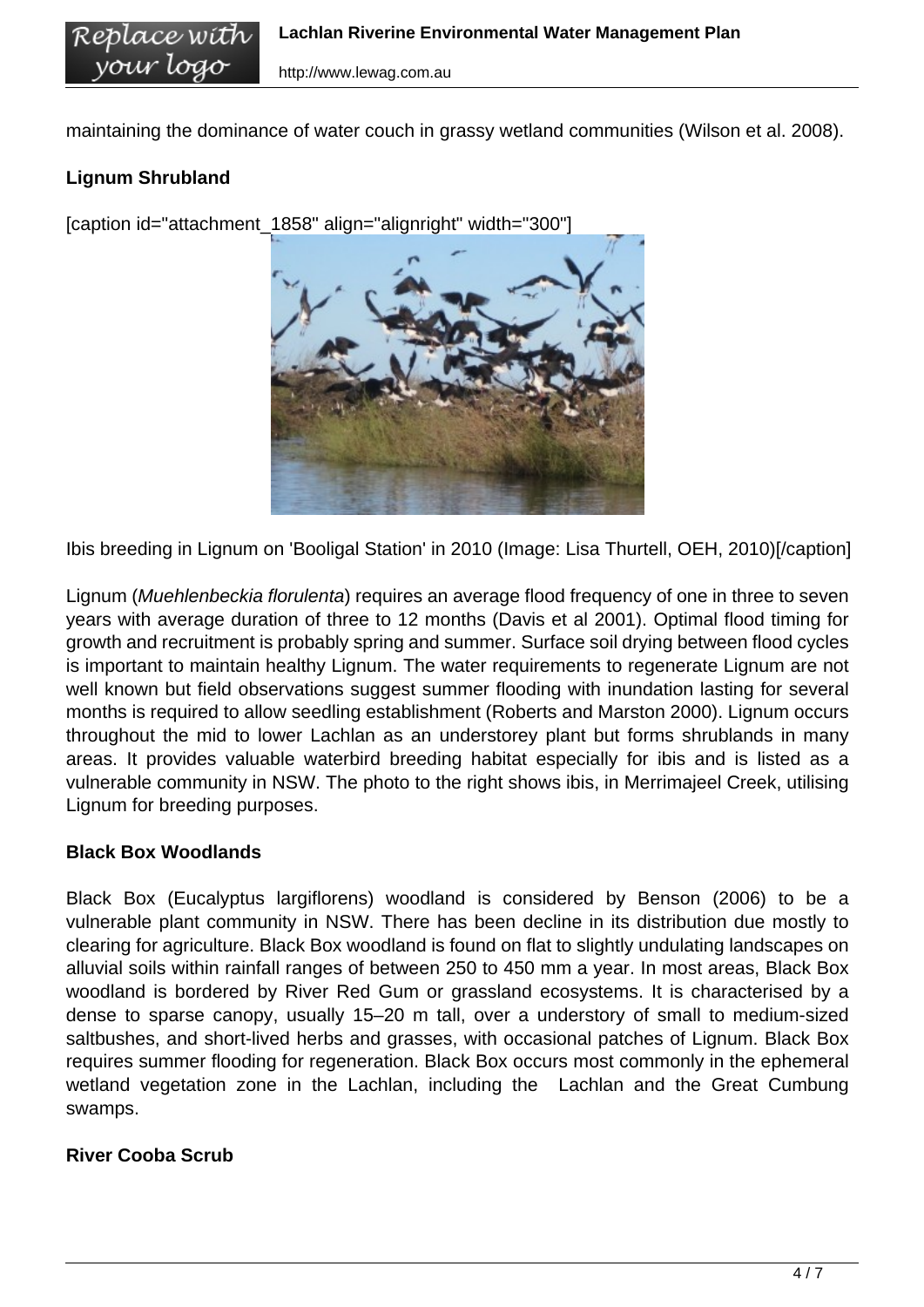Little is known about the ecology of River Cooba (Acacia stenophylla). In the Lachlan, it is mostly found in the lower catchment and is often associated with River Red Gum or Lignum. It provides valuable nesting habitat, especially for colonially-nesting species (Kingsford and Johnson 1998; Kingsford and Auld 2005).

# **Coolibah Woodland**

Coolibah–Black Box woodland is listed as an endangered ecological community under the NSW Threatened Species Conservation Act 1995 and Coolibah (Eucalyptus microtheca or Eucalyptus coolabah) open woodland is considered by Benson (2006) to be an endangered plant community in NSW. Coolibah occurs in some wetter parts of marsh areas in association with River Red Gum, although more commonly in less frequently flooded sites, between River Red Gum and Black Box woodlands. Coolibah requires flooding for regeneration. Although its broad ecological requirements are not well known, it has shown that Coolibahs will die if inundated for too long (Roberts and Marston 2000). It is recommended that inundation of Coolibah woodland last no longer than six to eight months. Coolibah appears to need less flooding than River Red Gum but more than Black Box. This contrasts with the generally accepted view of its water requirements, which suggest that Black Box requires wetter conditions than Coolibah. As the majority of Coolibah in the Lachlan occurs in the ephemeral vegetation zone, it currently can only be inundated in large floods. Insufficient flooding, a lack of information about its ecological requirements and clearing are all significant management issues for Coolibah woodland.

# **Myall Woodland**

This ecological community is scattered across the eastern parts of the alluvial plains of the Murray-Darling river system. Typically, it occurs on red-brown earths and heavy textured grey and brown alluvial soils within a climatic belt receiving between 375 and 500 mm mean annual rainfall. Myall or Weeping Myall (Acacia pendula) woodland is listed as an endangered ecological community under the NSW Threatened Species Conservation Act 1995, and Weeping Myall open woodland is considered by Benson (2006) to be an endangered plant community with only 14% of its original area remaining in NSW. Despite its endangered status, little is known of the ecological requirements of Weeping Myall.

The structure of the community varies from low woodland to or open shrubland, depending on site quality and disturbance history. The tree layer grows up to a height of about 10 m, and the understorey includes an open layer of chenopod shrubs and other woody plant species, and an open to continuous groundcover of grasses and herbs. The structure and composition of the community varies, particularly with latitude, as saltbush is more prominent in the western areas of the Lachlan Catchment, while other woody species and summer grasses are more common further east. In some areas the shrub stratum may have been reduced or eliminated by clearing or heavy grazing. It occurs most commonly in the ephemeral vegetation zone in the Lachlan, usually on the outer floodplain and is inundated only in large floods. It is not known whether it requires flooding for maintenance or regeneration.

# **Gilgai Depressions**

Gilgai depressions are found throughout the mid-Lachlan floodplain and often support Weeping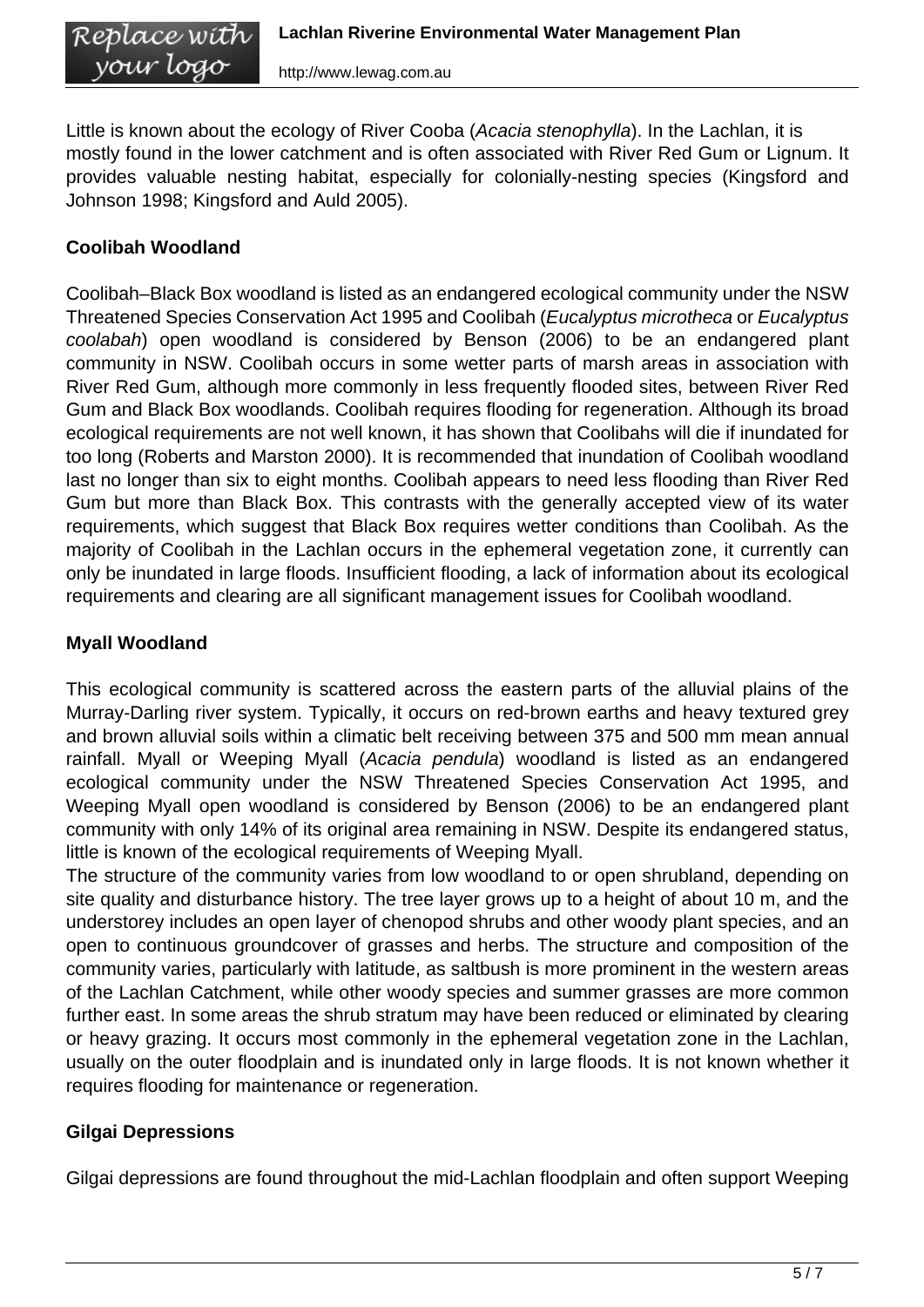Myall, Belah (Casuarina cristate), Black Box, Bimble Box, Rosewood (Alectryon oleifolius) and River Cooba (Acacia stenophylla). Gilgai depressions are small ephemeral pools, usually only a few metres across and less than 30 cm deep, and are reasonably common through the mid and lower Lachlan. Gilgais generally form on clay soils due to the swelling of the clay when wet and subsequent shrinkage upon drying. The Lachlan's abundance of cracking clay soils provide the ideal situation for the formation of gilgais. They were also an important source of water for Indigenous communities as they enabled people to seasonally forage over areas that lacked permanent water. Gilgais have also been used by graziers to seasonally graze stock in areas that lacked permanent water. Gilgais are now generally considered a nuisance by many farmers as the movement of soil associated with gilgai formation has been known to damage infrastructure including building foundations, roads and railway lines and the undulations produced interfere with crop harvesting. However, gilgais remain of great ecological significance as a source of water for animal and plant life in the Lachlan.

## **Mudflats**



[caption id="attachment\_1867" align="alignleft" width="300"]

Egret standing on mudflat at edge of Lake Cargelligo (Image: Lisa Thurtell, OEH)[/caption]

Important for migratory waders, mudflats are found around the outer areas of wetlands particularly as water recedes. Mudflats generally result from the deposition of silts, clays and detritus. Most of the sediment within a mudflat is within the literal area, or edges, of wetlands. Mudflats are typically important for waterbirds, particularly some migratory waders, and macroinvertebrates, although levels of biodiversity are not always high.

# **Chain-of-Ponds: Swampy Meadows**

Chain-of-ponds or swampy meadows, generally found in alluvial valley-floors not drained by continuous channels, are characteristically vegetated with dense tussock grass and sedge plants. These permanently or periodically water-saturated environments have been dramatically